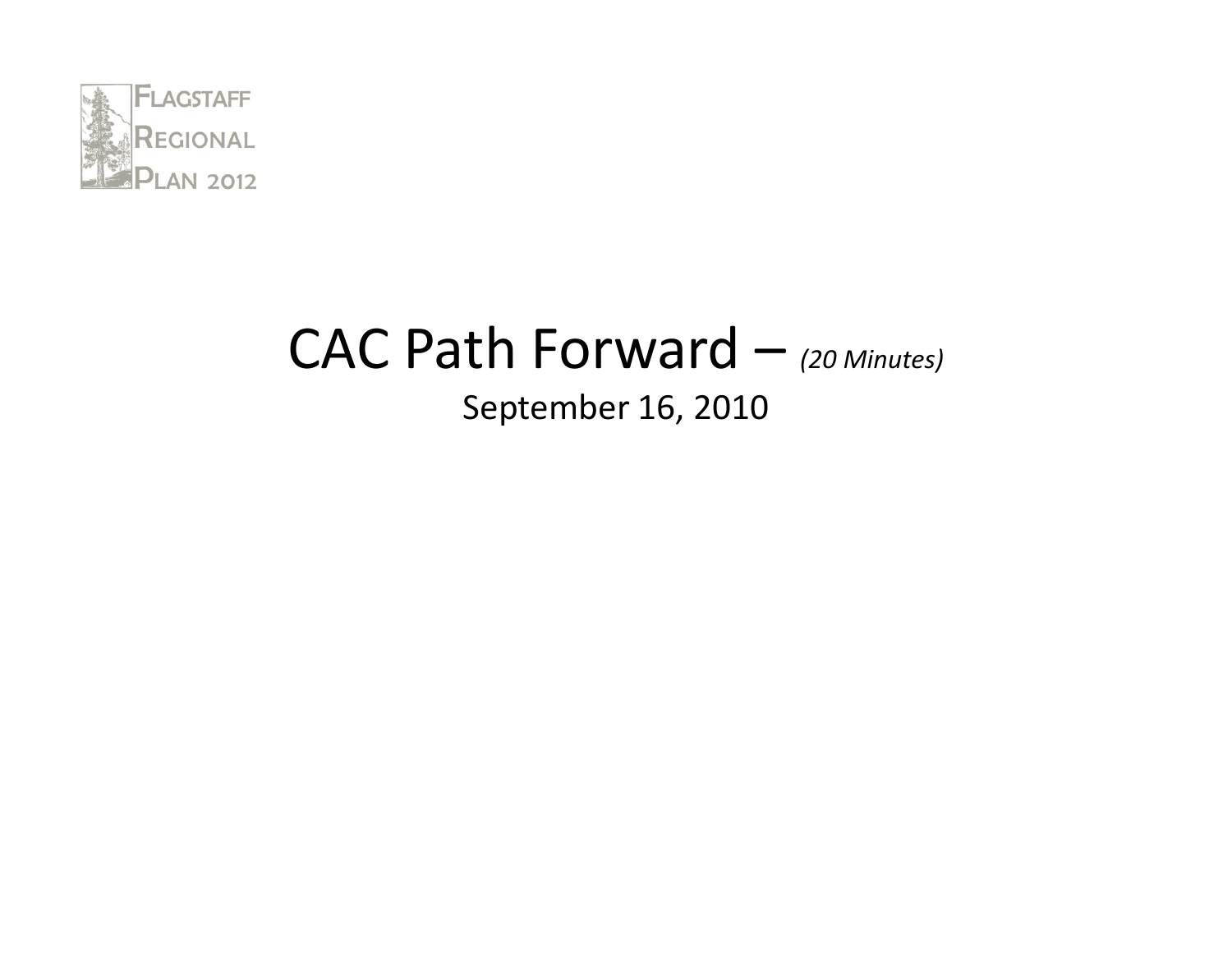

# Regional Plan Purpose

- – B. Towler
	- CAC is the diverse public input to advise the elected officials and the public
	- Function of the Regional Plan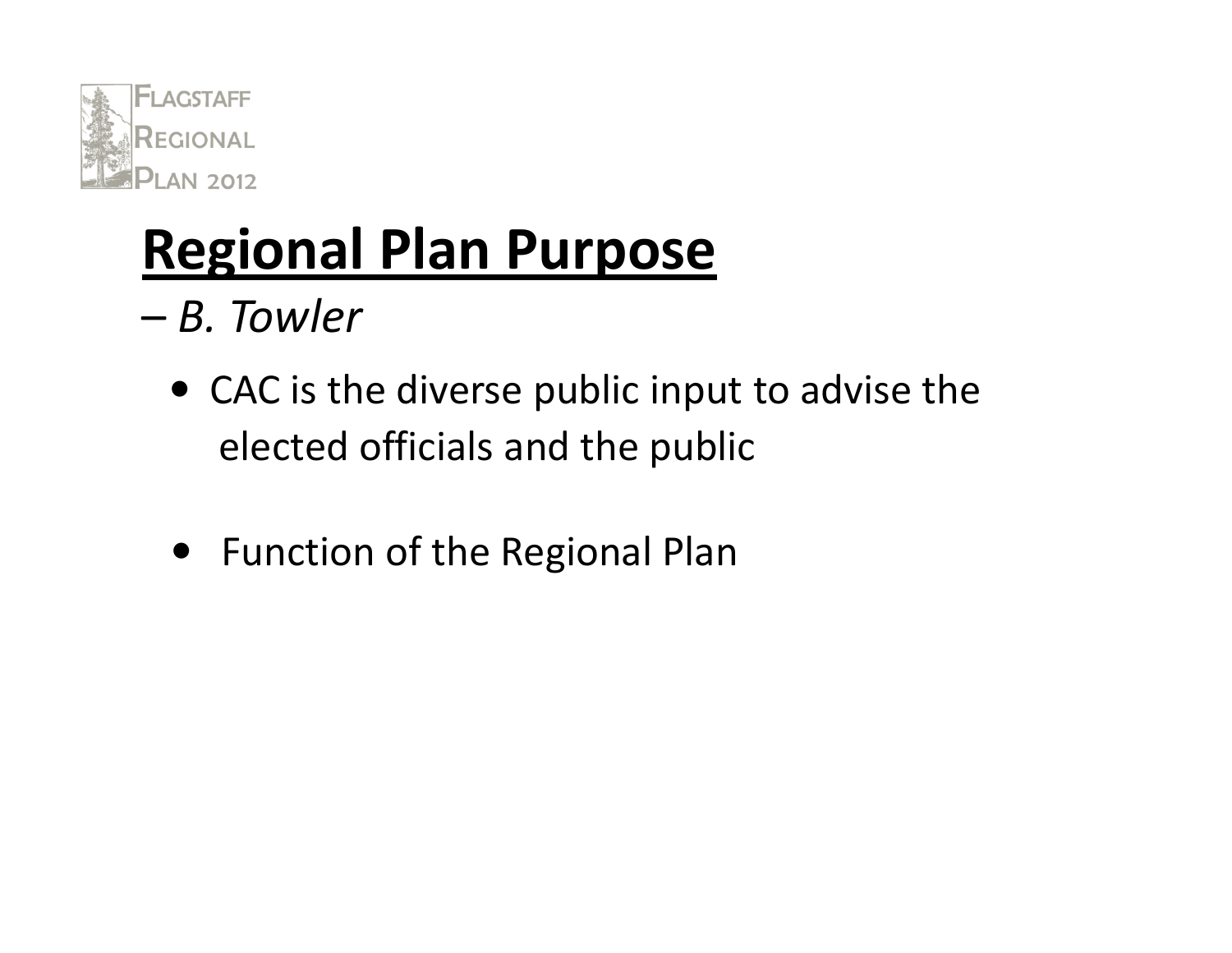

# Planning Relationship/Implementation

(triangle & LDC release) - J.Cronk

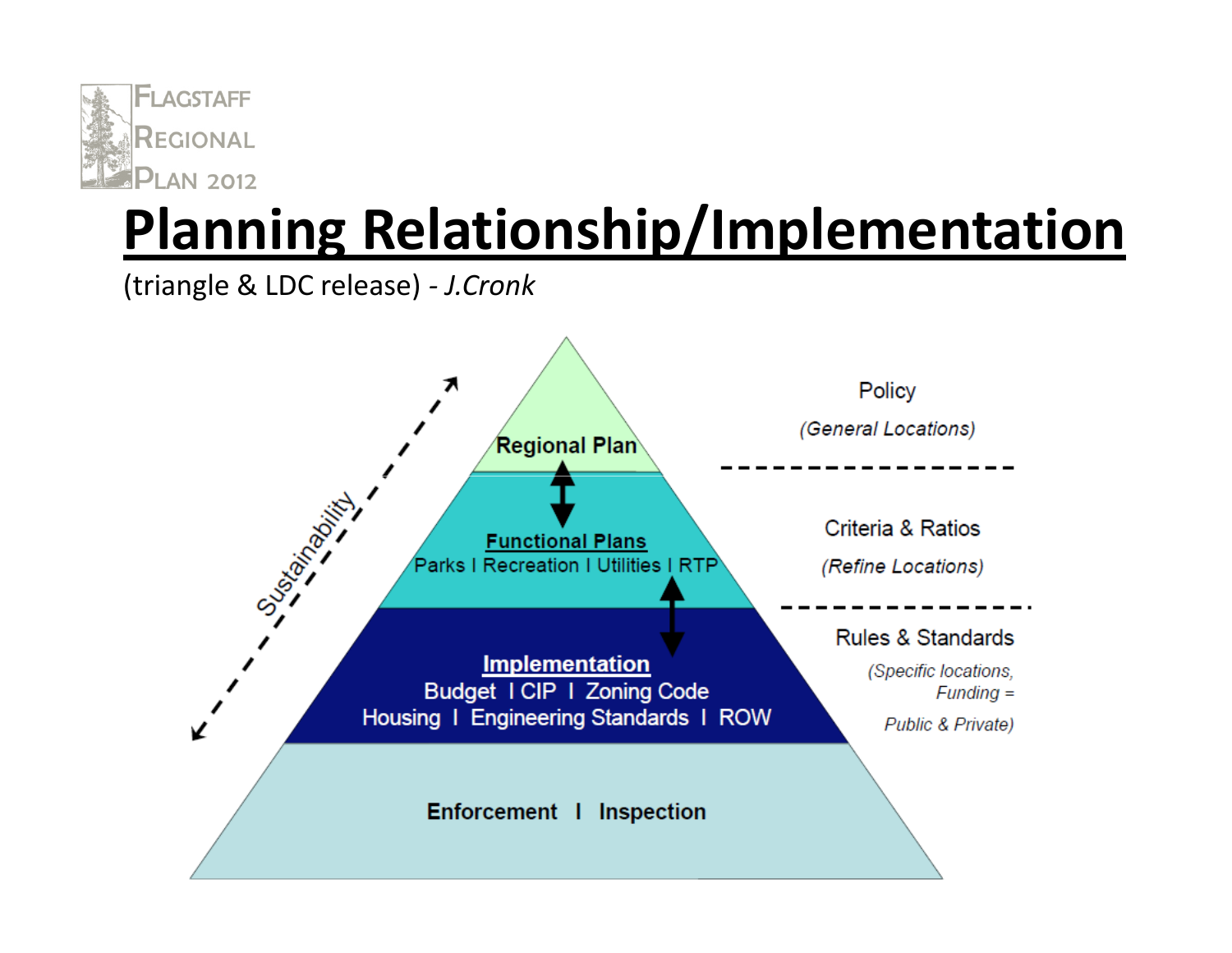

### Summary of CAC Meeting Approach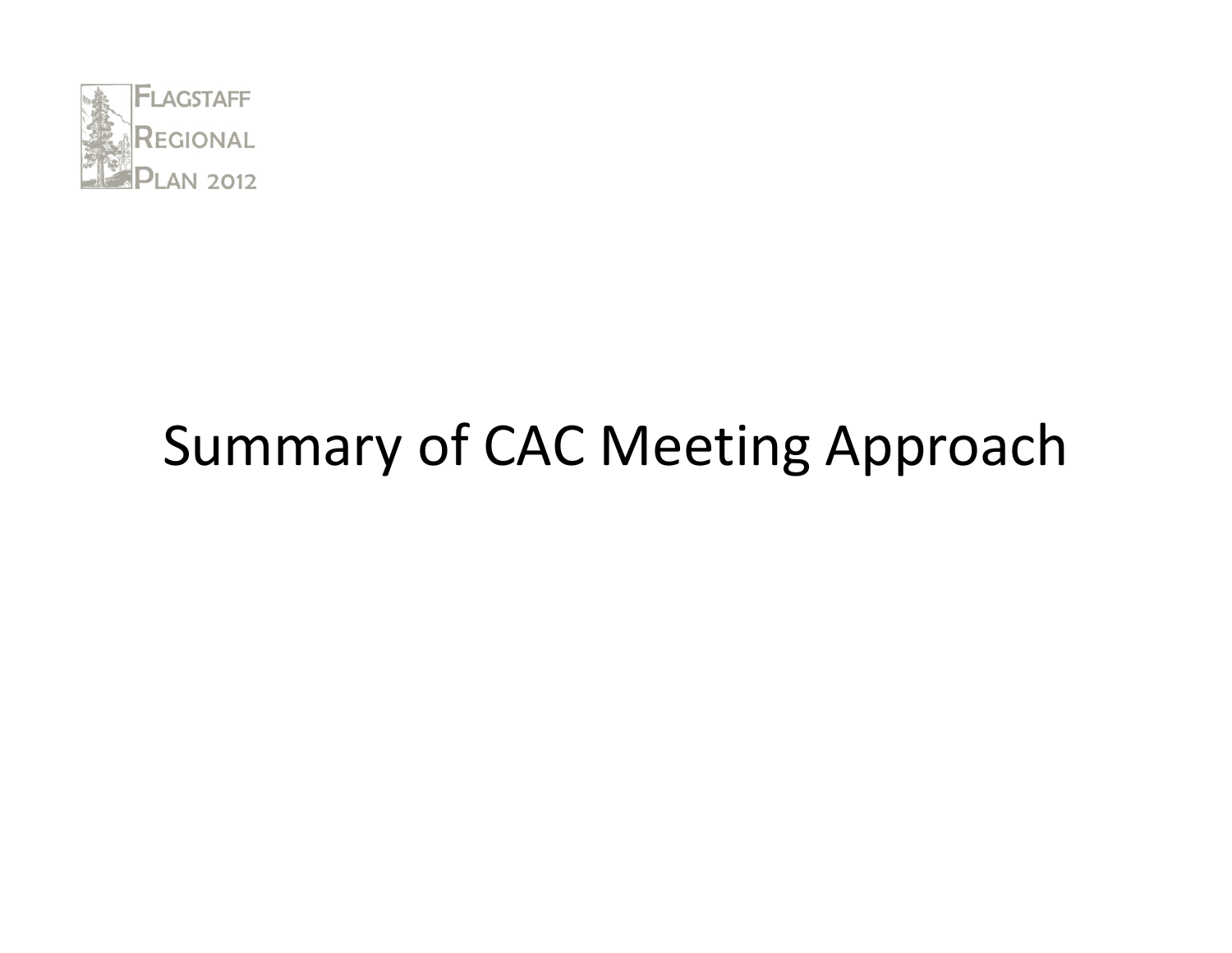

### CAC Meetings

**Goal:** Through staff lead discussions, the CAC briefly reviews Draft Element **text changes** and **completes** an Element's goals and policies at each CAC meeting.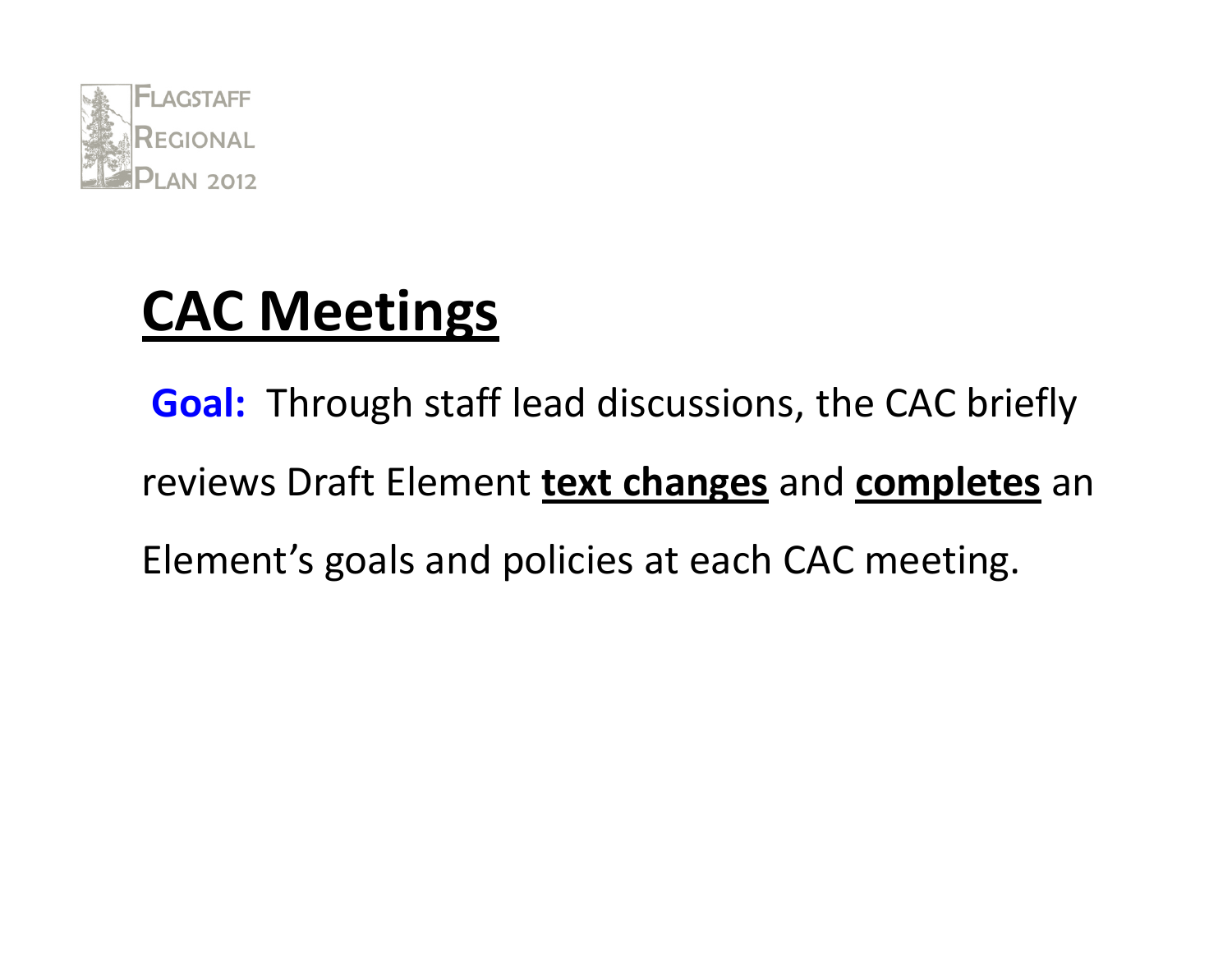

# CAC Meetings - Facilitation

• Roles:

- Staff: Manage the process
	- MC
	- -- Directors
	- Document content
- Chair: Directs where the focus needs to be
- CAC Members:
	- -Discuss broad policy objectives
	- -Respond with focused discussion
	- Vote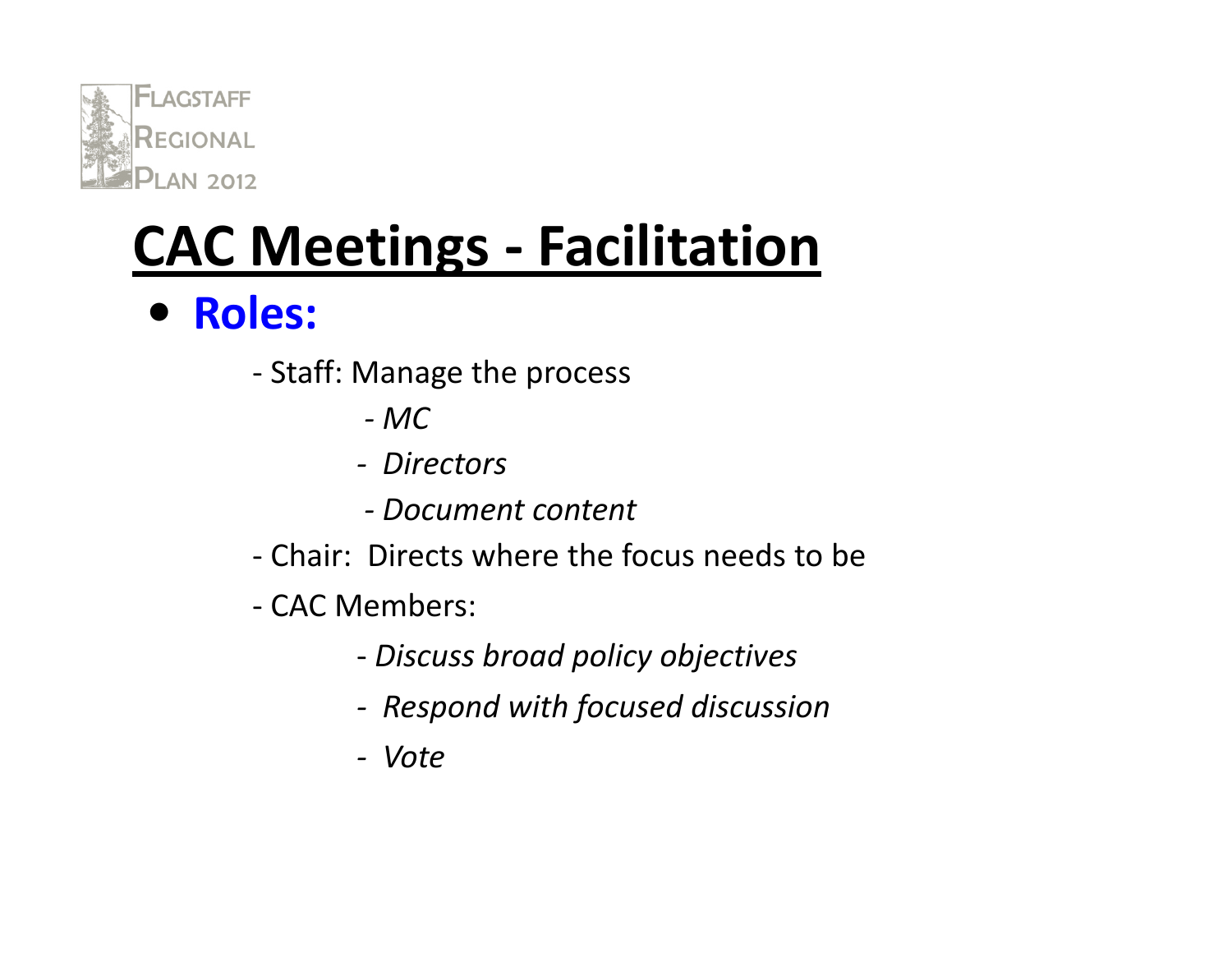

### Detailed CAC Meeting Approach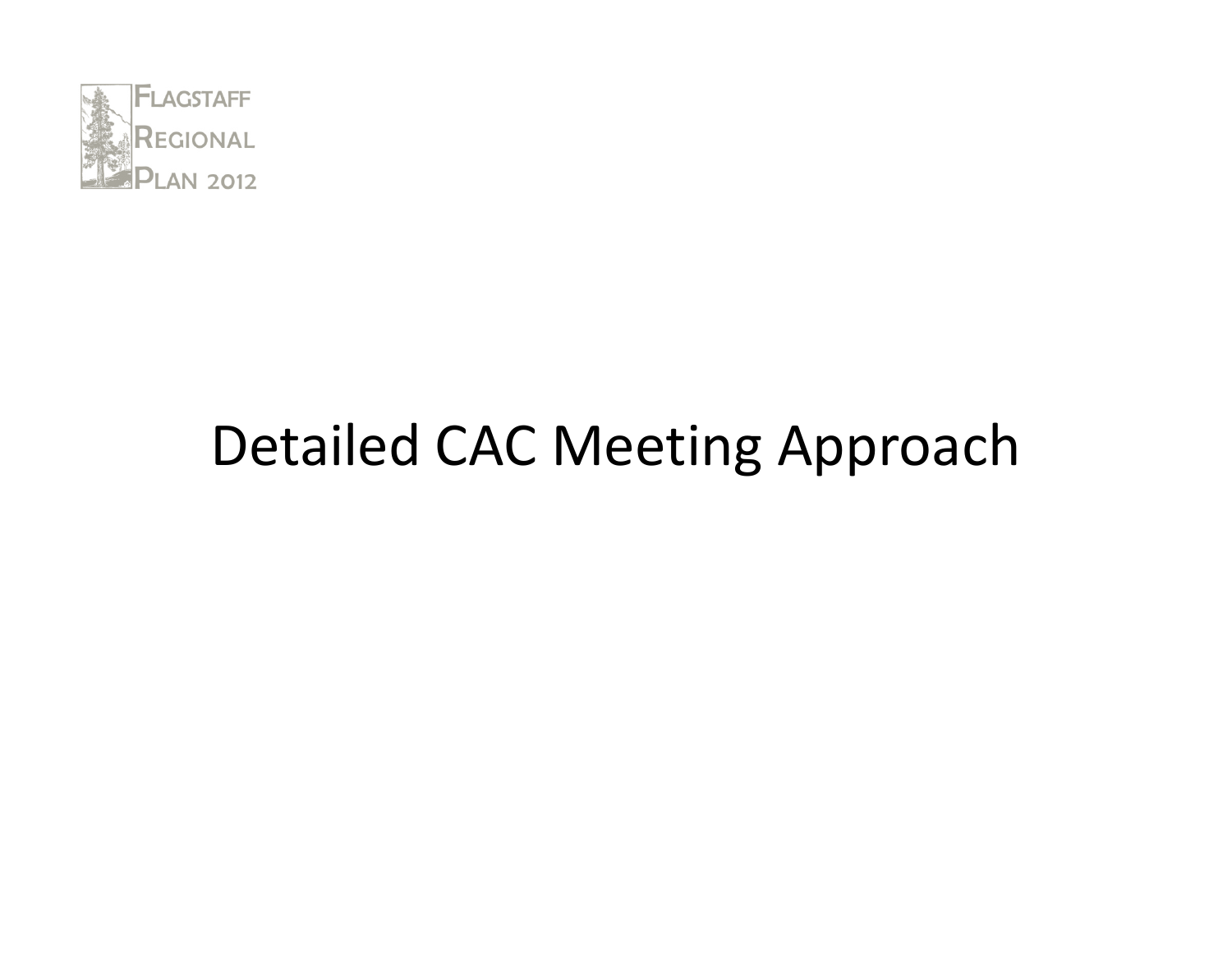

#### 4 weeks prior to the CAC meeting: **Packet #1 emailed**

- A. Assignment to CAC
- B. Trend/Background Report –
	- 1. State Statute of Element
	- 2. Staff/expert statements and observations,
	- 3. Open House/focus group synthesized findings;
	- 4. Community survey results and relation to element;
	- 5. Best available data;
	- 6. Expert opinion/report
- C. Draft Element TEXT–
	- 1. Text that would appear in the Regional Plan
	- 2. Review of existing goals and policies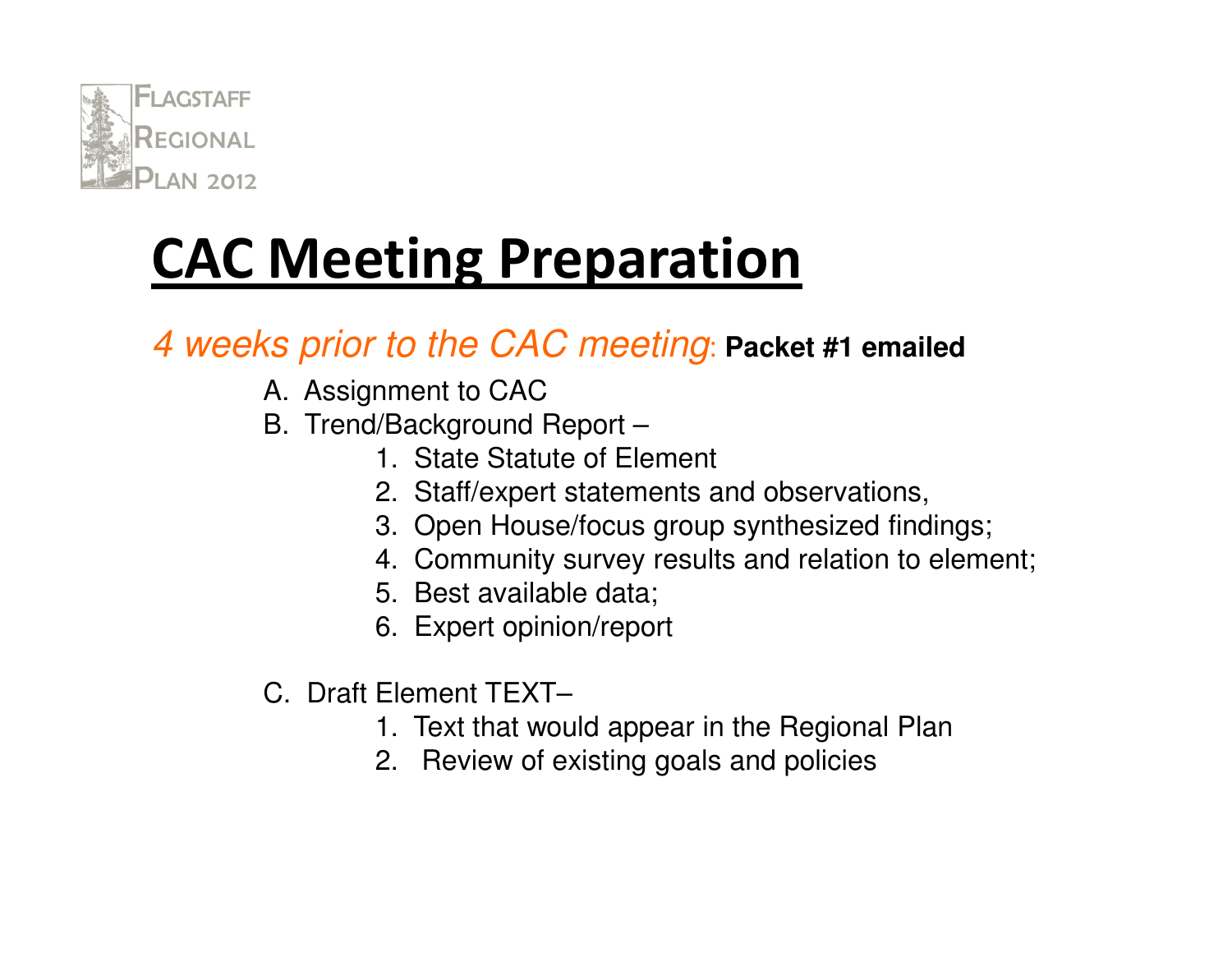

#### 3 Weeks Prior to CAC Meeting:

- A. CAC emails comments to Core Planning Team Member
	- 1. Draft element text language proposed changes
	- 2. Consideration subject matter that may be missing
	- 3. Modification to and/or missing goals and policies
- B. Core Team
	- 1. Synthesizes comments
	- 2. Refines and creates Goals and Policies as needed
	- 3. Prepares Packet 2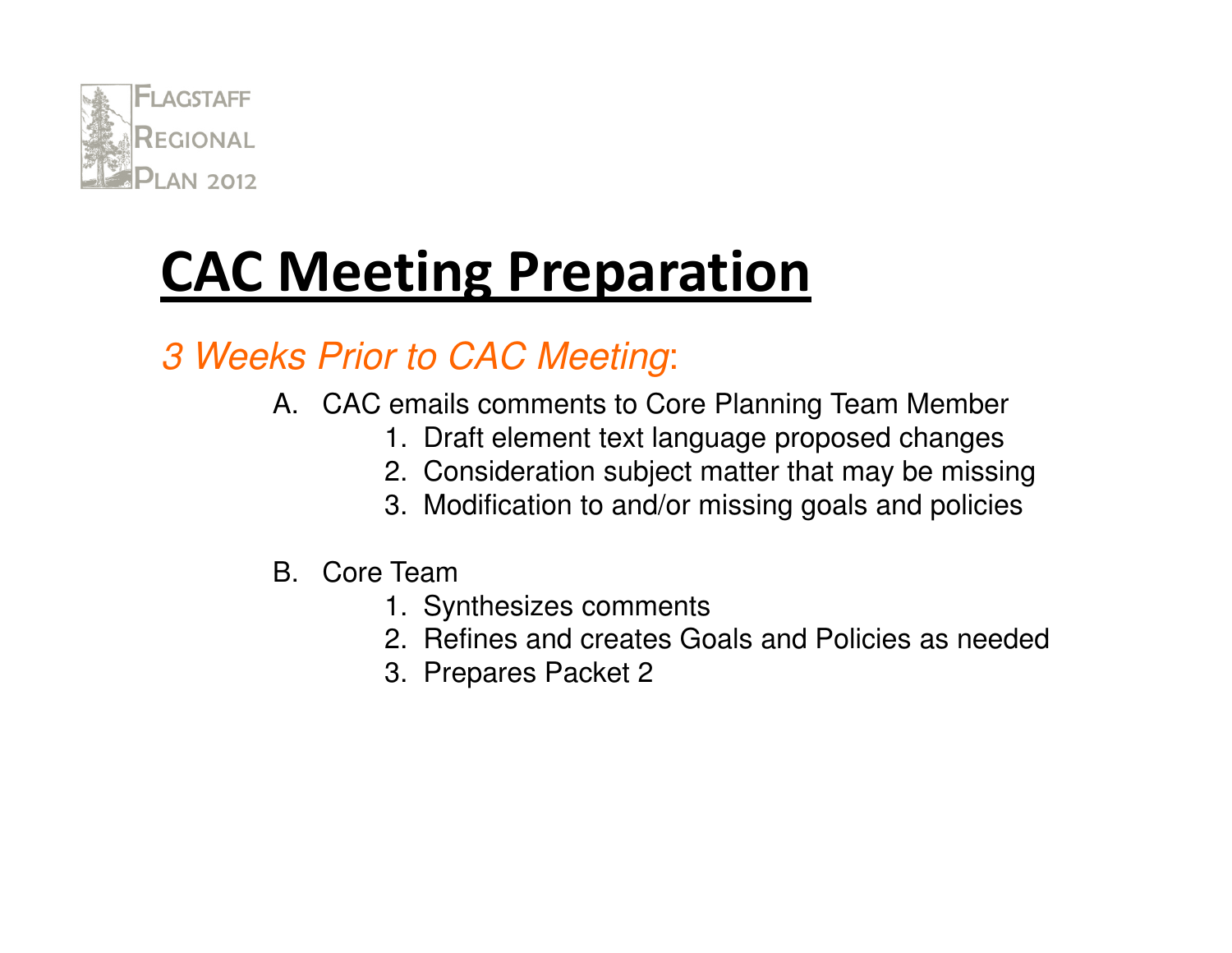

#### 2 Weeks prior CAC Meeting: **Packet #2 Emailed**

A. Executive Summary –

- 1. Assignment to CAC
- 2. Issues 25 words or less bullet points
- 3. State Statute Requirement
- 4. Element relationship statements
- 5. Existing Goals and Polices
	- a. State/list goal and policies
	- b. Describes what is working or <u>not working</u>
	- c. Brief supporting statement why recommend changes/modify/keep

#### 6. Recommendation

- a. Lists Goals and Policies
- b. Brief statement of intent
- c. Color coded (Recommended discussion by

CAC prior to approval and/or approval

(consent))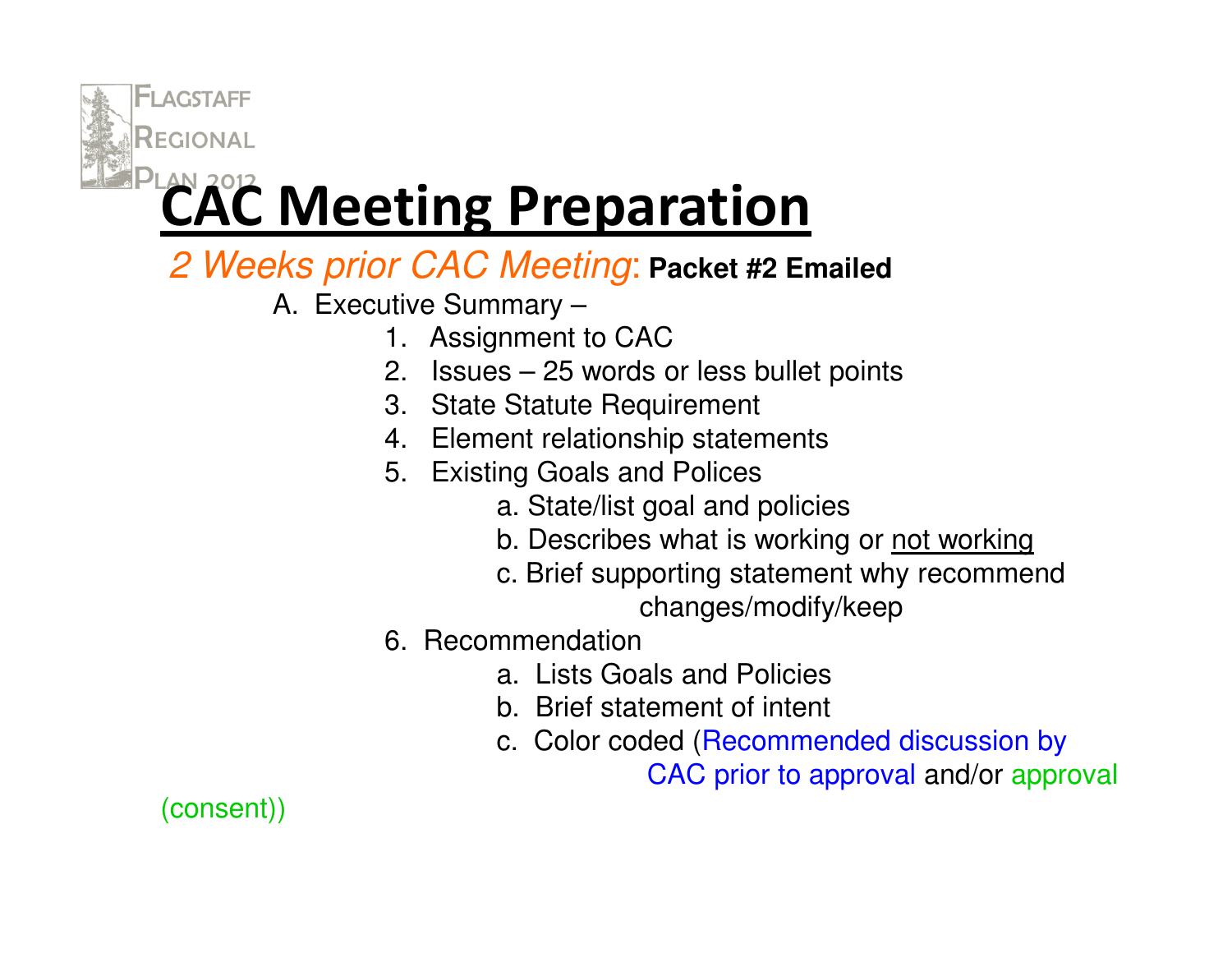

1 Week prior CAC Meeting:

A. CAC emails comments

B. Core Planning Team synthesizes comments to prepare for CAC meeting to focus Discussion.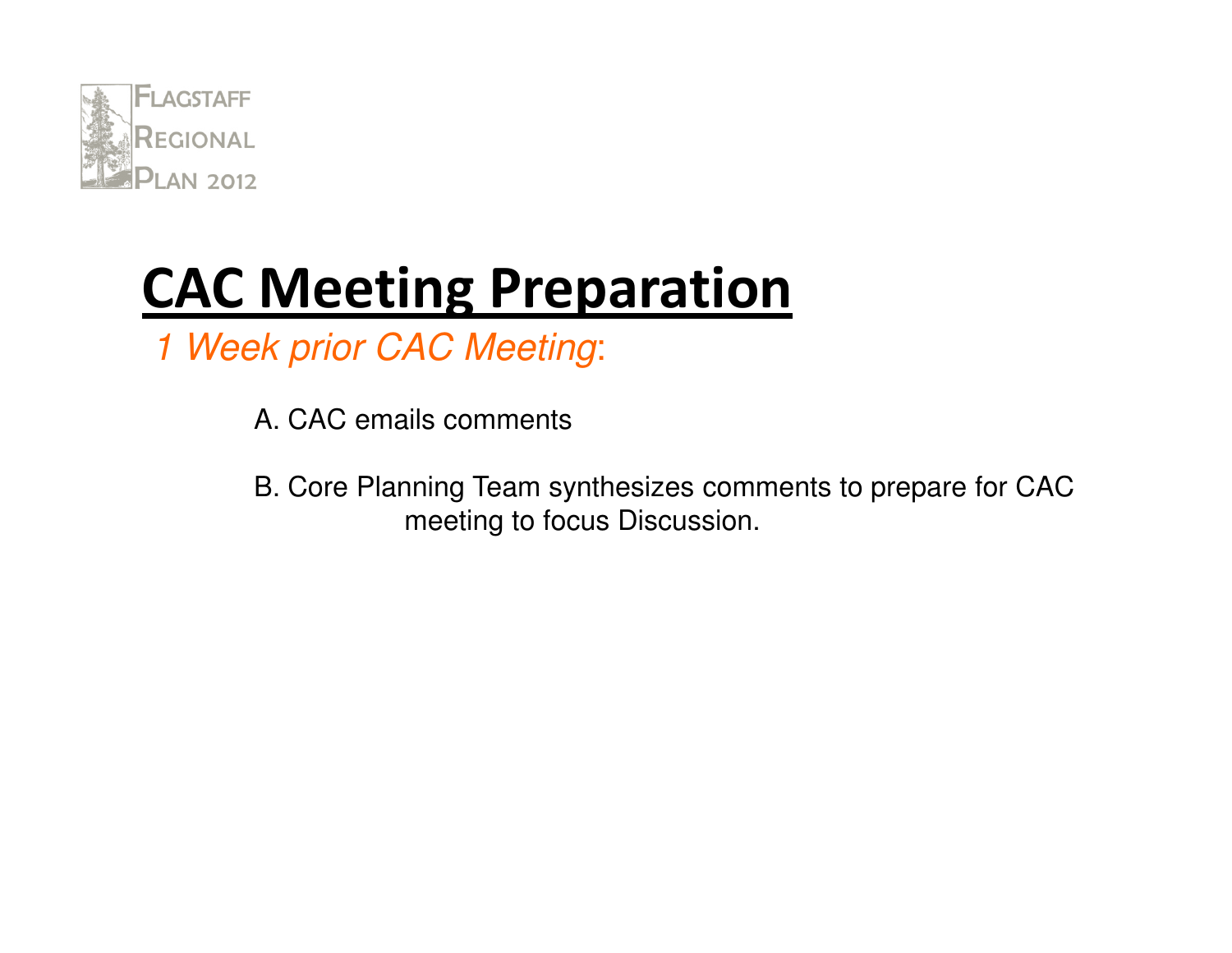

### CAC Meeting

A. Brief Draft Element Text discussion, if neededB. Discuss and vote upon Goals and Policies1. Focus on new and edited first2. Group existing, successful goals and policies to keep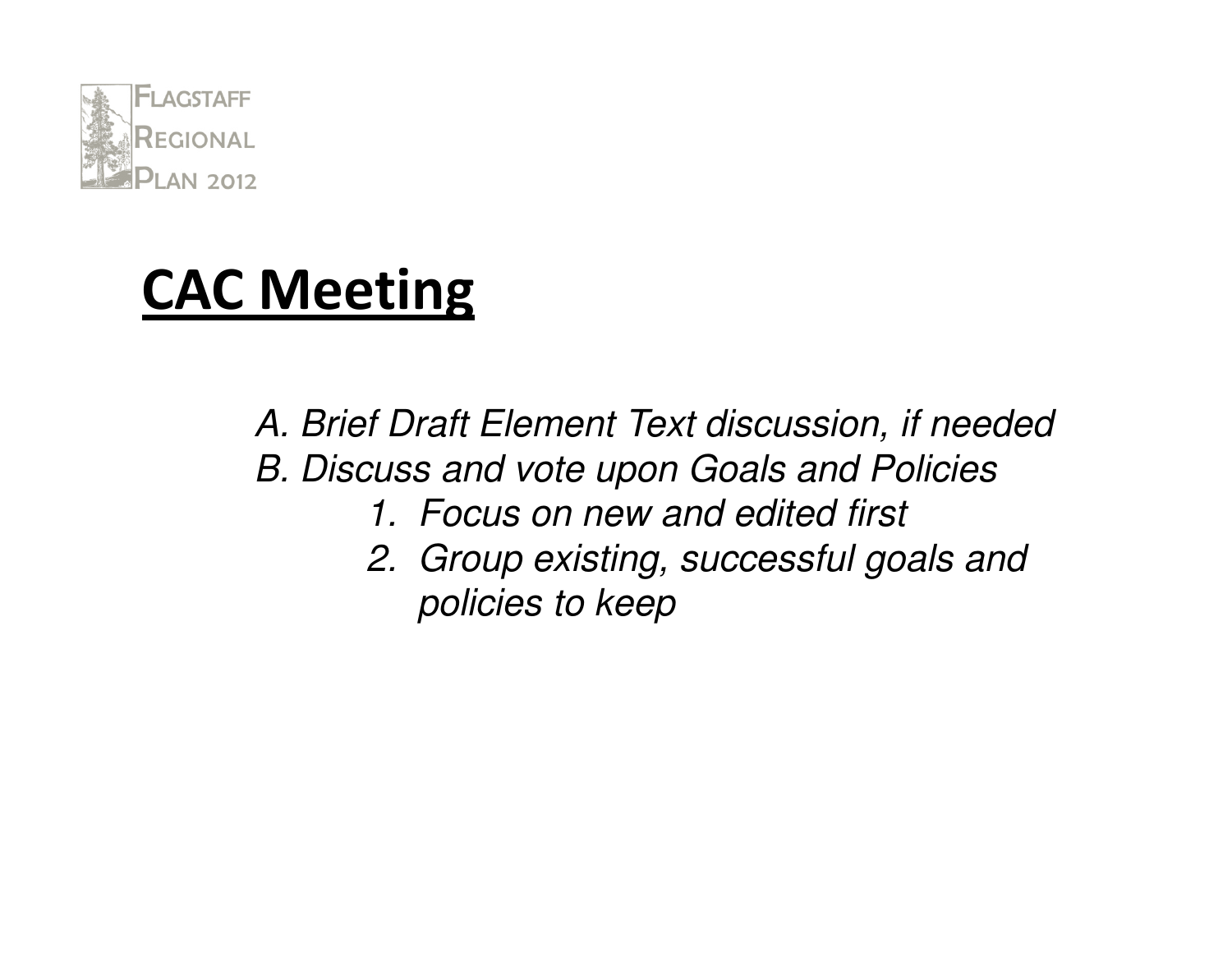

### Decisions Required by CAC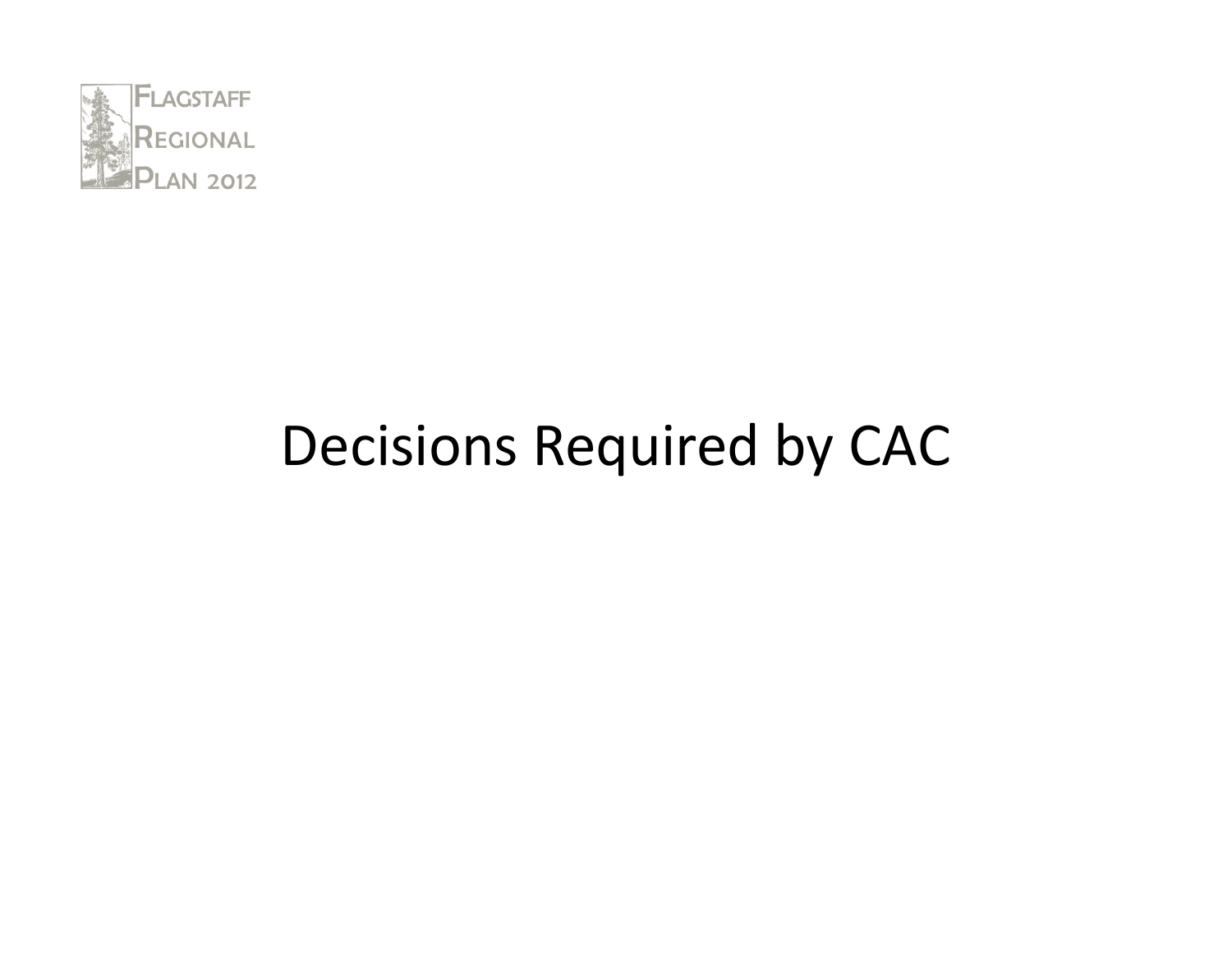

### CAC Meetings

# • Frequency - Once a month

Once per month October 7 (3:30 to 6 or 7 p.m.)November 4 December 2January 6Etc………….

> Twice per month October 7 (3:30 to 6 p.m.) and 21 (3:30 to 5 p.m.)November 4 and 18 December 2 and 16January 6 and 20Etc………….